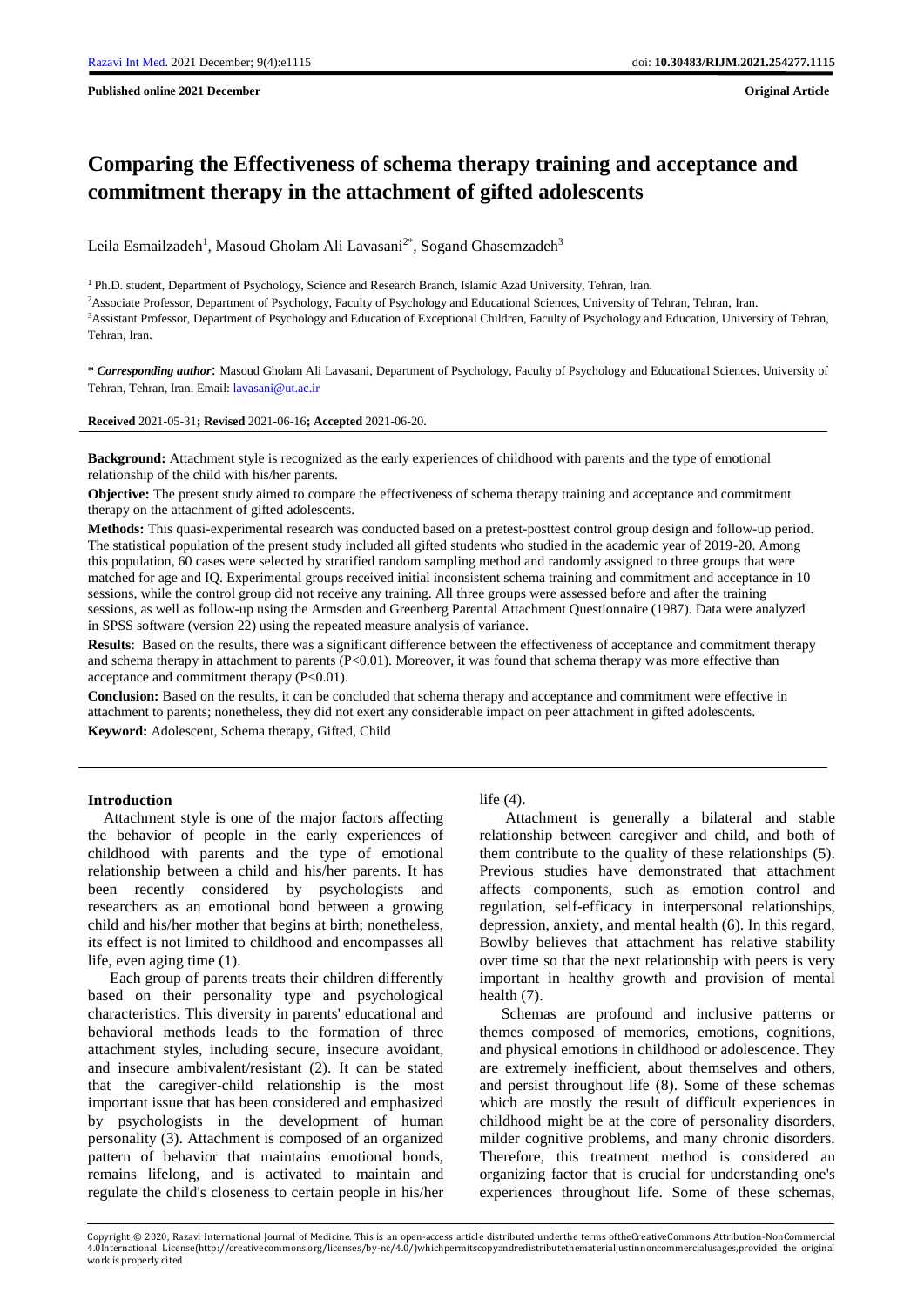especially those formed as a result of unpleasant experiences in childhood, are likely to be at the core of an individual's communication disorders and problems (9).

These schemas are formed in childhood due to a lack of satisfaction with basic emotional needs. Human beings have five basic needs: 1) secure attachment to others, 2) self-government, adequacy, and identity, 3) freedom to express healthy needs and emotions, 4) spontaneity and recreation, and 5) realistic limitations and self-control. Attachment to the parent or caregiver is an emotional need that promotes an individual's independence. People are motivated to establish a dynamic balance between familiarity (internalizing new information based on previous structures) and freshness (changing cognitive structures tailored to new information), and schemas prevent the balance of this issue (10).

Acceptance and commitment therapy as one of the relatively new methods is based on communication system theory, and its clinical efficiency has been confirmed. Unlike other treatment methods that put an emphasis on the reduction and control of symptoms, focuses on increasing acceptance of negative reactions (e.g. thoughts, emotions, and body sensitivities) in favor of interfering with meaningful activities that are not directly able to change them (11). It also focuses on six central processes that contribute to one's flexibility, including acceptance, communication with the present, self-as-context, fault, values, and committed action (12). As stated above, attachment and its effect on adulthood in-person interactions and the formation of disorders has become one of the main and most extensive subjects of research today (13). Moreover, adolescence is defined as the period of transition from childhood to adulthood. Regarding the challenges of this period, the adolescent is placed in the interstitial domain of childhood and adulthood while struggling with the pressures and expectations of both age periods (14). Various studies have investigated the role and importance of attachment in mental health, identity transformation, and other personality variables.

#### **Objectives**

The present study aimed to compare the effectiveness of schema therapy training and acceptance and commitment therapy in the attachment of gifted adolescents.

#### **Materials and Methods**

This quasi-experimental research was conducted based on a pretest-posttest control group design and follow-up period. The statistical population of the study included all gifted students who were studying in talent development centers in the first and second high schools of Kerman in 2010-2019. The sample size was calculated at 36 cases based on the effect size of 0.25, alpha of 0.05, and the test power of 0.80. The participants were selected via stratified random sampling from two districts of Kerman where there was

a talented school in each district. Thereafter, they were assigned to three groups (n=12 in each group) by the purposeful sampling method.

The inclusion criteria entailed the age range of 16-17 years and IQ of 110-130 based on the Wechsler intelligence test. On the other hand, the exclusion criteria were the absence in more than three sessions. In adherence to ethical considerations, participation in this research was completely optional. Before the commencement of the research project, participants became familiar with the specifications of the plan and its regulations. People's attitudes and beliefs were respected. Moreover, the members of the experimental and control groups were allowed to withdraw from the study at any stage. In addition, the members of the control group could, if they were interested, receive the intervention performed for the experimental group in similar treatment sessions. All documents, questionnaires, and confidential records were only available to the executors. Informed written consent was obtained from all volunteers.

This article was extracted from the Ph.D. dissertation of the first author of the article with the ethical code of IR.IAU.SRB.REC.1398.218 from the Islamic Azad University, Science and Research Branch. In this study, peer-to-peer was used to compare the groups that were matched for age (16-17 years) and IQ (110-130). In accordance with ethical considerations, the research objectives were explained, parents and educators were informed, and students' satisfaction was obtained to participate in this study. In the first stage, effective communication was made with gifted adolescents.

Students were purposefully placed in three groups, one intervention group received schema therapy, another group received acceptance and commitment therapy, and the third group received no intervention. One of the two experimental groups received 10 weekly 45-min sessions of early maladaptive schema training, and the other group received 10 weekly 45-min sessions of acceptance and commitment therapy. The control group was only in the normal course of school education. An emotional self-regulation questionnaire was administered before, after, and two months after training sessions in all three groups. According to ethical considerations, after the completion of the study, this educational program was also implemented on the control group.

Parent-peer attachment questionnaire: This questionnaire was developed by Armsden and Greenberg (15) to assess the quality of attachment of adolescents to their mother, father, and peers. This questionnaire initially consisted of only two parts: attachment to parents and peers. Later, these researchers divided the attachment to parents into two parts: attachment to mother and father. As a result, the new version includes three parts of attachment to mother, father, and peer. The peer section of this questionnaire has a total score for the assessment of attachment, as well as three subscales of trust, communication, and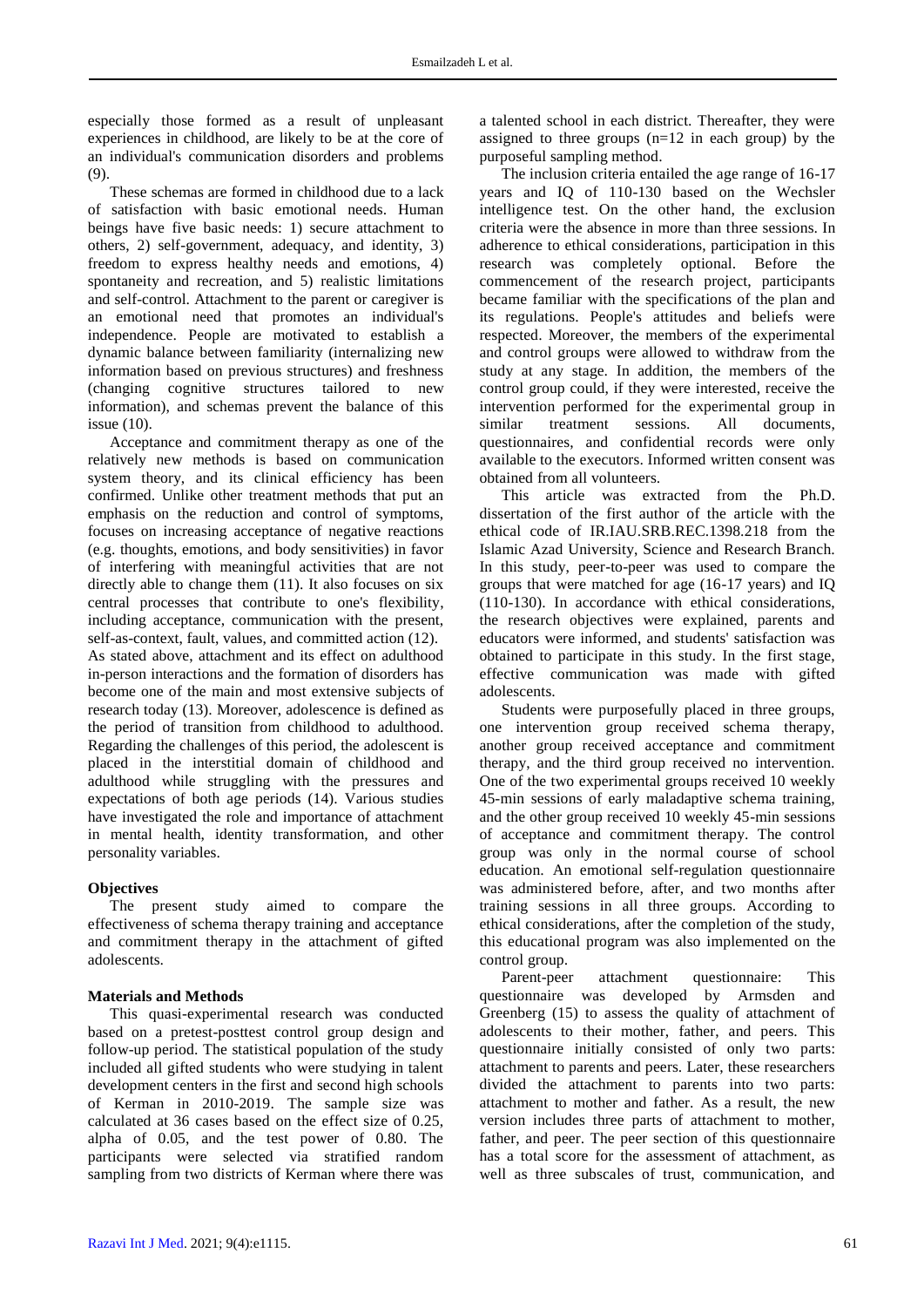alienation from peers. The higher scores obtained in these subscales are indicative of more immune relationships. The items in this questionnaire are rated based on a 5-point Likert scale ranging from 1=almost always to 5= almost never, and negatively worded items should be reverse scored. The internal consistency coefficients of 0.91, 0.87, and 0.72 have been reported for subscales of trust, communication, and alienation in

the peer scale (15). Moreover, its reliability was reported to be 0.86 in the three-week retest method on a sample of 27 subjects aged 18-20 years for attachment to peers (this questionnaire has high concurrent validity, and items in the depression and loneliness scale demonstrated a negative correlation) (16). The reliability of this questionnaire for the whole scale was obtained at 0.79 by Cronbach's alpha method.

**Table 1.** Program and content of educational sessions developed schema therapy

| <b>Session</b> | <b>Content</b>                                                                                                                                                                                                                               |
|----------------|----------------------------------------------------------------------------------------------------------------------------------------------------------------------------------------------------------------------------------------------|
| First          | Communication and initial evaluation, introducing researcher and members, reviewing goals,<br>focusing on life history, starting homework education                                                                                          |
| <b>Second</b>  | Teaching about schemas and coping styles, familiarity with schemas and early maladaptive<br>mentality, explaining coping styles                                                                                                              |
| <b>Third</b>   | Cognitive strategies, logic presentation of cognitive techniques, the new definition of schema-<br>threatening evidence                                                                                                                      |
| Fourth         | Cognitive techniques, evaluation of advantages and disadvantages, as well as coping styles and<br>responses, training on the compilation and construction of educational cards                                                               |
| Fifth          | Emotional techniques, strengthening emotional awareness, validating emotions, as well as<br>identifying problematic schemas and emotional mentalities                                                                                        |
| <b>Sixth</b>   | Empirical strategies, logic presentation of empirical techniques and strategies, mental imagery,<br>the relevance of past mental images to the present                                                                                       |
| <b>Seventh</b> | Emotional experience labeling and differentiation of emotions from each other, acceptance of<br>normalizing emotion experience and conversation of mentalities                                                                               |
| Eighth         | Behavioral pattern-breaking, reviewing the assignments of the previous session and getting<br>feedback from the members, providing the logic of behavioral techniques, increasing motivation<br>for changing behavior, and presenting tasks. |
| <b>Ninth</b>   | Behavioral techniques, reviewing the assignments of past sessions and getting feedback, making<br>important life changes, and at the end of the assignment presentation.                                                                     |
| <b>Tenth</b>   | Collecting past materials, reviewing the assignments of the previous session, collecting and<br>concluding the final post-test, and termination of the sessions.                                                                             |

**Table 2**- Program and content of educational sessions developed treatment based on acceptance and commitment

| <b>Session</b>             | <b>Content</b>                                                                                                                                                                                                                               |
|----------------------------|----------------------------------------------------------------------------------------------------------------------------------------------------------------------------------------------------------------------------------------------|
| <b>First</b>               | First, a therapeutic relationship was established with the therapists, and then the treatment<br>contract was closed.                                                                                                                        |
| <b>Second and</b><br>third | The purpose of this training session is to control the problem, not the solution. At this stage, this<br>awareness was reinforced by the therapists that emotional control strategies are responsible for a<br>large part of their problems. |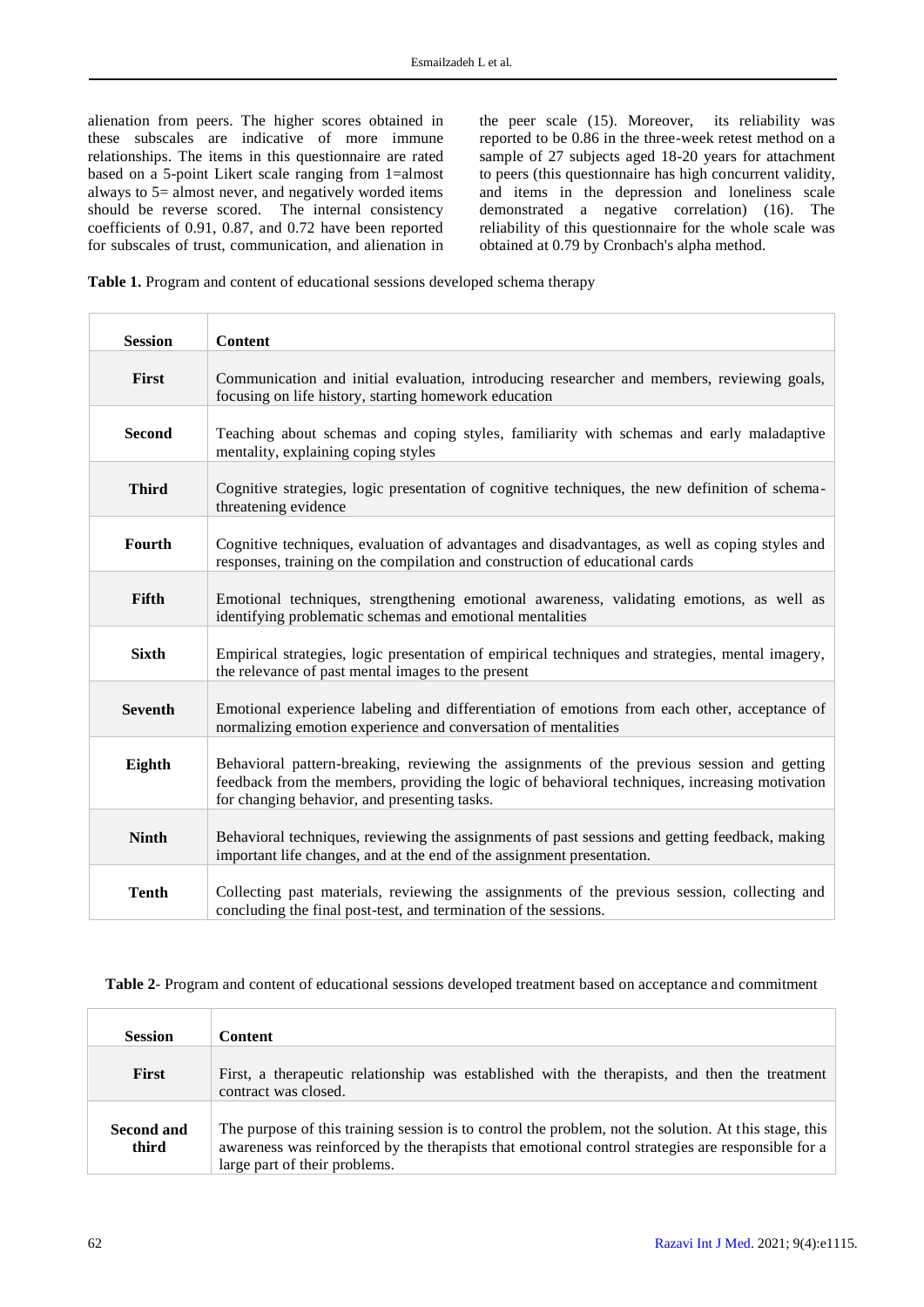| <b>Fourth and</b><br>fifth | The purpose of this session was acceptance and willingness training as an alternative to<br>experience control.                                                                     |
|----------------------------|-------------------------------------------------------------------------------------------------------------------------------------------------------------------------------------|
| <b>Sixth</b>               | Cognitive fault training was discussed.                                                                                                                                             |
| <b>Seventh</b>             | The meeting itself will be taught as context.                                                                                                                                       |
| Eighth                     | In this meeting, the goal was to stipulate values.                                                                                                                                  |
| <b>Ninth</b>               | The meeting taught a larger mood.                                                                                                                                                   |
| <b>Tenth</b>               | In this session, the assignments of the previous session were examined and the learnings of the<br>previous sessions were gathered and the questions of adolescents were discussed. |

Data were analyzed in SPSS software (version 22) using descriptive statistics methods, such as mean (standard deviation) and frequency distribution table, as well as inferential statistics of repeated measures analysis of variance.

The mean (standard deviation) age scores of participants were reported as 16.3 (2.4), 16.7 (2.7), and 16.2 (2.8) years in the acceptance and commitment therapy, schema therapy, and control groups, respectively. The results of the analysis of variance indicated that there was no significant difference between the mean age of

### **Results**

| Group                       |                   | $\mathbf n$ | Pretest |           | Post-test |           | Follow-up |           |
|-----------------------------|-------------------|-------------|---------|-----------|-----------|-----------|-----------|-----------|
|                             |                   |             | M       | <b>SD</b> | M         | <b>SD</b> | M         | <b>SD</b> |
| Attachment to<br>mother     | Control           | 12          | 56.42   | 11.46     | 62.75     | 10.85     | 63.75     | 10.43     |
|                             | Schema<br>therapy | 12          | 61.67   | 9.78      | 93.75     | 10.52     | 94.25     | 11.14     |
|                             | <b>ACT</b>        | 12          | 60.75   | 9.96      | 72.83     | 6.63      | 73.83     | 6.78      |
| Attachment to the<br>father | Control           | 12          | 65.67   | 8.15      | 65.69     | 8.15      | 66.83     | 8.58      |
|                             | Schema<br>therapy | 12          | 63.17   | 9.25      | 95.50     | 6.72      | 94.75     | 7.09      |
|                             | <b>ACT</b>        | 12          | 66.08   | 6.86      | 81.67     | 11.66     | 83.58     | 11.85     |
| Attachment to               | Control           | 12          | 67.58   | 7.44      | 69.33     | 16.50     | 71.42     | 15.73     |
| peer                        | Schema<br>therapy | 12          | 70.42   | 18.05     | 83.25     | 13.22     | 85.42     | 15.17     |
|                             | <b>ACT</b>        | 12          | 66.67   | 13.67     | 74.25     | 5.67      | 75.25     | 5.83      |

**Table 3**- Descriptive indicators of research variables

Table 3 represents descriptive indicators of the mean and standard deviation of research variables by the group. The results demonstrate that the research groups did not differ significantly in pre-test scores. Nonetheless, there is a difference between the mean scores of post-test and follow-up tests. Now, the significance of this difference is investigated.

For the target test, repeated measurement analysis with the mixed design was employed since pre-test, post-test, and follow-up test were examined in three groups. To test the assumption of similarity of variancecovariance matrices, the box test was used, and the test results were not significant (P>0.05). In other words, the variance-covariance matrix is homogeneous, and the desired assumption is established. The results of this test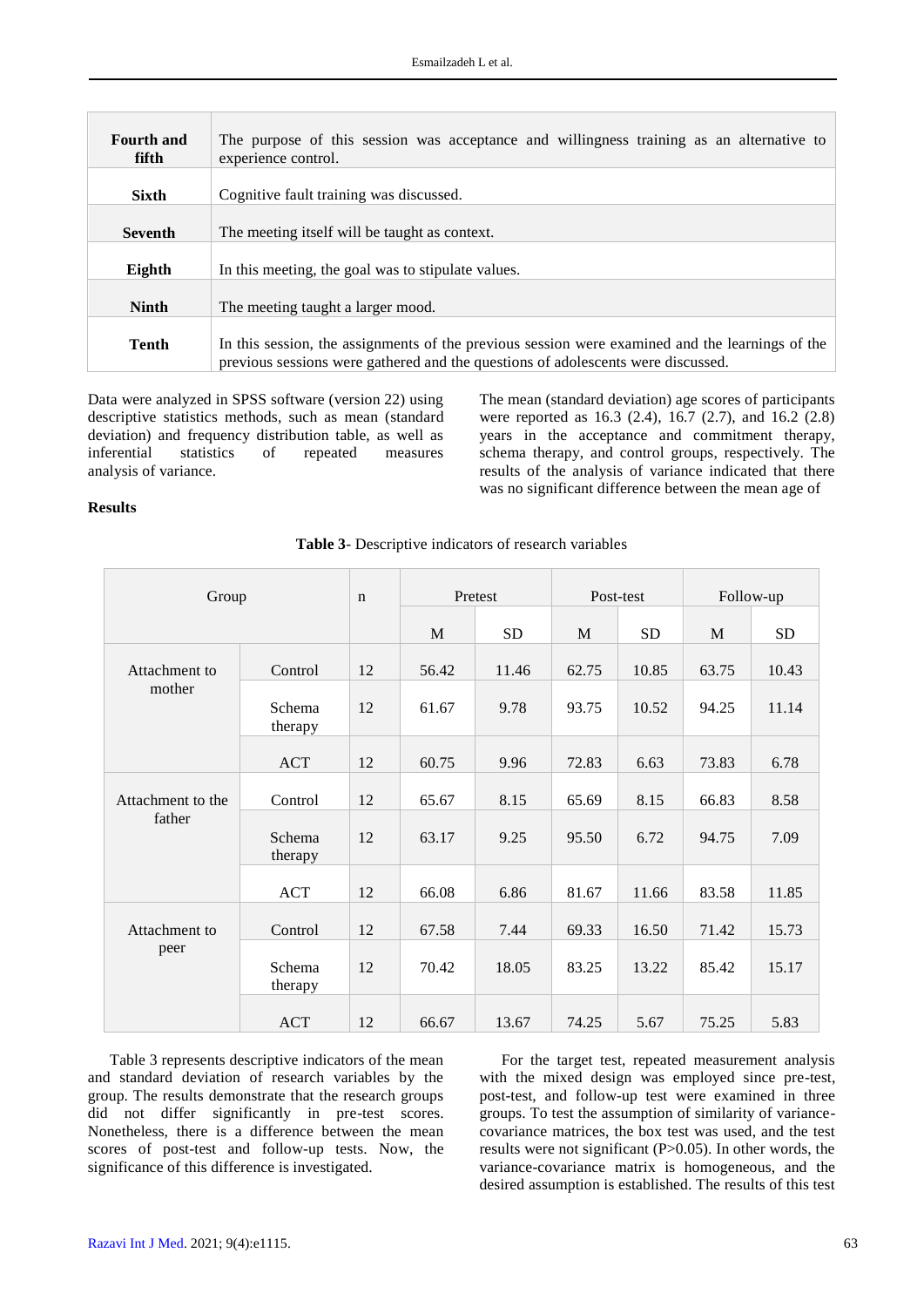pointed out that since the significance level obtained in all three situations is greater than  $P<0.05$ , the two groups have no significant difference in variance; therefore, this assumption was observed for the test.

| Variables         | Source     | <b>SS</b> | Df             | <b>MS</b> | $\mathbf{F}$ | P     | Eta  |
|-------------------|------------|-----------|----------------|-----------|--------------|-------|------|
| <b>Attachment</b> | Time       | 7154      | $\overline{2}$ | 3577      | 81.57        | 0.001 | 0.71 |
| to mother         | Time*Group | 2863.33   | $\overline{4}$ | 715.83    | 16.32        | 0.001 | 0.49 |
|                   | Error      | 2894      | 66             | 43.84     |              |       |      |
|                   |            |           |                |           |              |       |      |
| <b>Attachment</b> | Time       | 6435.35   | $\overline{2}$ | 3217.67   | 92.44        | 0.001 | 0.73 |
| to father         | Time*Group | 3960.64   | $\overline{4}$ | 990.16    | 28.44        | 0.001 | 0.63 |
|                   | Error      | 2297.33   | 66             | 34.80     |              |       |      |
|                   |            |           |                |           |              |       |      |
| <b>Attachment</b> | Time       | 1694.13   | $\overline{2}$ | 847.06    | 11.23        | 0.001 | 0.25 |
| to peers          | Time*Group | 500.53    | $\overline{4}$ | 125.13    | 1.65         | 0.17  | 0.09 |
|                   | Error      | 4977.33   | 66             | 75.41     |              |       |      |

**Table 4**- Results of variance analysis for the within-subject factor of research variables and its interaction with a group

As illustrated in Table 4, the three-level (pre-test, post-test, and follow-up test) within-subject factor of attachment to mother, attachment to father, peer attachment is significant. Furthermore, the interaction among attachment to mother, group, and father is significant; nonetheless, the interaction between attachment to peer and group results is not significant. Therefore, it can be concluded that the interaction between attachment to peer and group is not significant. Consequently, it can be argued that schema therapy and acceptance and commitment do not affect the attachment to peer in sharp-witted adolescents and only affect the attachment to parents.

## **Discussion**

The current study aimed to compare the effectiveness of schema therapy training and acceptance and commitment therapy in the attachment of gifted adolescents. As evidenced by the obtained results, schema therapy and acceptance and commitment do not affect the attachment to peers in sharp-witted adolescents and only affect the attachment to parents. This finding is in line with those reported by Mohammadi et.al (17), Hill et.al (18), Wetherell et.al (19), Narimani et.al (20).

This result can be justified on the ground that attachment styles (specific patterns of expectations, emotions, and individual behaviors) are rooted in the first two years of life and the individual's primary communication experiences with their parents or

caregivers. Sufficient stability and appropriate attachment style in infancy would be manifested in later stages of life and subsequent relationships, especially with significant people (6). Numerous studies in this field have emphasized the role of parents' behavior in the formation of communication and emotional problems of children. A child who is deprived of stability, understanding, and love in his/her primary environment fails to satisfy his/her needs. Moreover, parents' excessive attention to a child's welfare increases the likelihood of the formation of inefficient schemas, which leads to communication problems in children. According to Young's theory, early maladaptive schemas are caused by interaction with maladaptive parents and childhood traumas. When nuclear needs, such as secure attachment, self-support, freedom of expression, needs, and emotions are not met, early incompatible schemas are developed. The schema therapy with an emphasis on interpersonal relationships of the patient from childhood to present and considering psychological themes in the long term can cause the loss of maladaptive schemas, attachment styles, as well as the reduction of neuroticism symptoms and adjustment problems (21).

Furthermore, acceptance and commitment therapy focuses on helping people to engage in valuable practices. It seems that clients choose a set of behavioral goals that are more important and valuable to them. The improvement of interpersonal relationships, education, self-care, and parent-child relationship can be some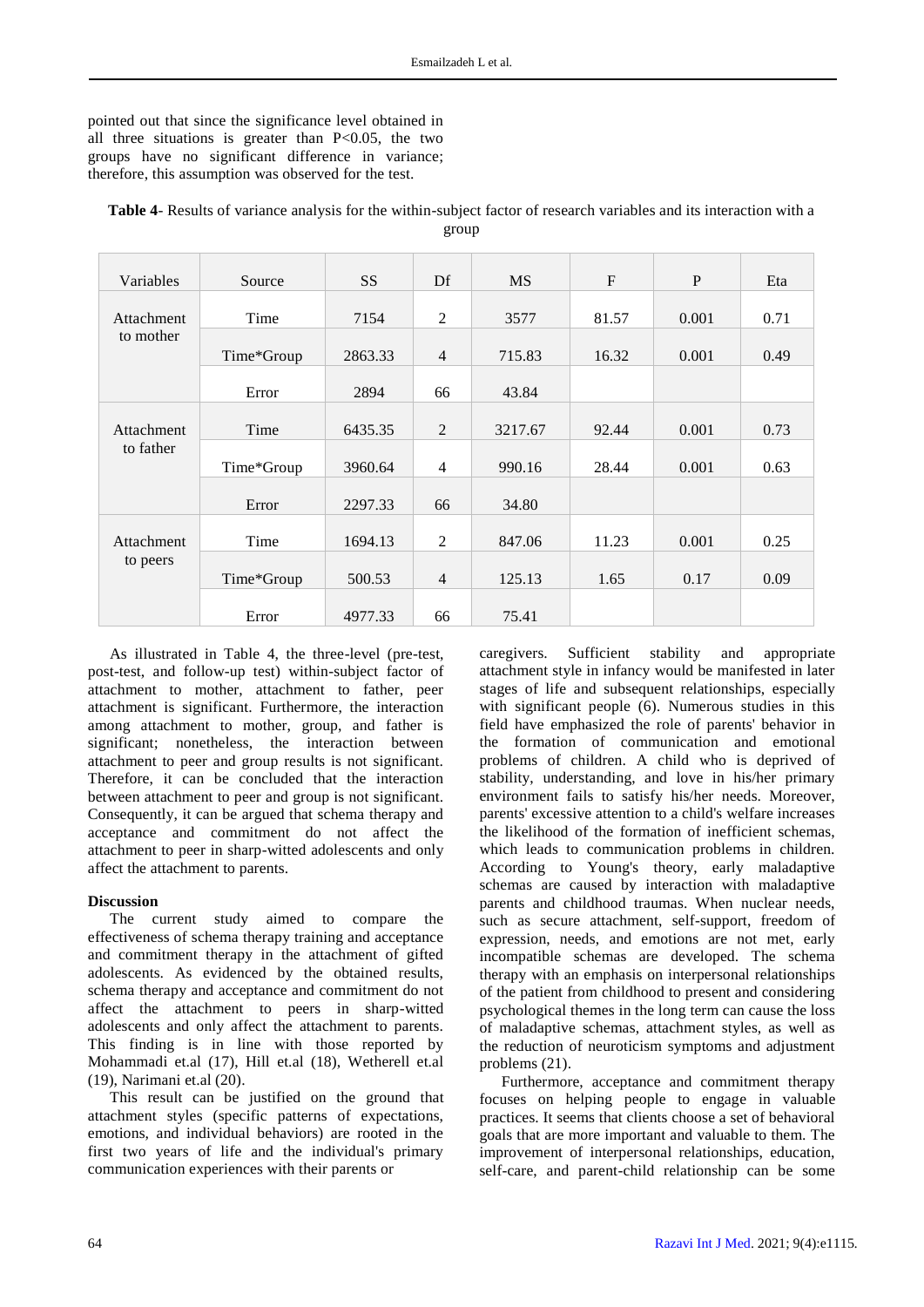examples of these values. The purpose of this treatment approach is to involve a person in important actions which he/she avoids despite their significance. The identification and correction of important issues to inform them of these values and act accordingly is an important component of this goal. Based on the aforementioned issues, educating children to identify values and act committedly based on them reduces the rate of attachment problems in children (20).

Among the notable limitations of the present research, we can refer to the fact that the students did not exhibit some behaviors, such as aggression and impulsivity in the group session. As a result, they bottled up their emotions and did not express problems in public. The self-report nature of the used questionnaire was another limitation of the present study. Based on the obtained results, it can be suggested that these two interventions be considered in individual

counseling and educational sessions held on adolescents' behavioral problems, as well as their interpersonal relationships and parental education.

#### **Conclusion**

It can be concluded that schema therapy and acceptance and commitment were effective in attachment to parents; nonetheless, they did not exert any considerable impact on peer attachment in gifted adolescents.

#### **References**

1.Spidel A, Lecomte T, Kealy D, Daigneault I. Acceptance and commitment therapy for psychosis and trauma: Improvement in psychiatric symptoms, emotion regulation, and treatment compliance following a brief group intervention. Psychology and Psychotherapy: Theory, Research and Practice. 2018;91(2):248-61. <https://doi.org/10.1111/papt.12159>

2.Ersan C. Physical aggression, relational aggression and anger in preschool children: The mediating role of emotion regulation. The Journal of General Psychology. 2020;147(1):18-42.

<https://doi.org/10.1080/00221309.2019.1609897>

3.Erfan A, Noorbala Aa, Mohammadi A, Adibi P. The effectiveness of emotional schema therapy on the severity and frequency of physical symptoms and life quality of patients with irritable bowel syndrome: single-subject design. The Journal of Daneshvar Medical. 2016; 24(25):77-88. [Full text in Persian]

4.Yazarloo M, Kalantari M, Mehrabi H. Effectiveness of acceptance and commitment therapy on military personnel mental health. Journal of Police Medicine. 2018;7(1):13-8.

5.Aglozo EY, Akotia CS, Osei-Tutu A, Annor F. Spirituality and subjective well-being among Ghanaian older adults: optimism and meaning in life as mediators. Aging & Mental Health. 2019:1(2):11-20. <https://doi.org/10.1080/13607863.2019.1697203>

6.Feros DL, Lane L, Ciarrochi J, Blackledge JT. Acceptance and Commitment Therapy (ACT) for improving the lives of cancer patients: a preliminary

study. Psycho‐oncology. 2013;22(2):459-64.

7.Zaki J. Integrating empathy and interpersonal emotion regulation. Annual Review of Psychology. 2020;71:517- 40. [https://doi.org/10.1146/annurev-psych-010419-](https://doi.org/10.1146/annurev-psych-010419-050830) [050830](https://doi.org/10.1146/annurev-psych-010419-050830)

8.Westphal M, Leahy RL, Pala AN, Wupperman P. Self-compassion and emotional invalidation mediate the effects of parental indifference on psychopathology.<br>Psychiatry Research. 2016;242:186-91. 2016;242:186-91. <https://doi.org/10.1016/j.psychres.2016.05.040>

9.Daneshmandi S, Izadikhah Z, Kazemi H, Mehrabi H. The effectiveness of emotional schema therapy on emotional schemas of female victims of child abuse and neglect. Journal of Shahid Sadoughi University of Medical Sciences. 2014;22(5):1481-94.

10.Naderi Y, Moradi A, Ramezanzade F, Vaghefinejad, M. Emotional Schemes (EST) in Patients with (PTSD): As A Risk Factor in PTSD. Journal of Clinical Psychology Studies. 2015; 6(22):2-22. [Full text in Persian]

11.Gross JJ. The extended process model of emotion regulation: Elaborations, applications, and future directions. Psychological Inquiry. 2015;26(1):130-7. <https://doi.org/10.1080/1047840X.2015.989751>

12.Hayes SC, Pistorello J, Levin ME. Acceptance and commitment therapy as a unified model of behavior change. The Counseling Psychologist. 2012;40(7):976- 1002.<https://doi.org/10.1177/0011000012460836>

13.Hayes SC, Levin ME, Plumb-Vilardaga J, Villatte JL, Pistorello J. Acceptance and commitment therapy and contextual behavioral science: Examining the progress of a distinctive model of behavioral and cognitive therapy. Behavior therapy. 2013;44(2):180- 98.<https://doi.org/10.1016/j.beth.2009.08.002>

14.Hoffmann D, Halsboe L, Eilenberg T, Jensen JS, Frostholm L. A pilot study of processes of change in group-based acceptance and commitment therapy for health anxiety. Journal of contextual behavioral science. 2014;3(3):189-95.

<https://doi.org/10.1016/j.jcbs.2014.04.004>

15.Larmar S, Wiatrowski S, Lewis-Driver S. Acceptance & commitment therapy: An overview of techniques and applications. Journal of Service Science and Management. 2014;2(1):14-20. <https://doi.org/10.4236/jssm.2014.73019>

16.McCracken LM, Vowles KE. Acceptance and commitment therapy and mindfulness for chronic pain: Model, process, and progress. American Psychologist. 2014;69(2):178-90.<https://doi.org/10.1037/a0035623>

17.Mohammadi H, Sepehri Shamloo Z, Asghari Ebrahim Abad M. The Effectiveness of Group Emotional Schema Therapy on Decreasing Psychological Distress and Difficulty in Emotional Regulation in Divorced Women. Thoughts and Behavior in Clinical Psychology. 2019; 14(51): 27-36.

18.Hill ML, Masuda A, Moore M, Twohig MP. Acceptance and commitment therapy for individuals with problematic emotional eating: A case-series study. Clinical Case Studies. 2015;14(2):141-54. <https://doi.org/10.1177/1534650114547429>